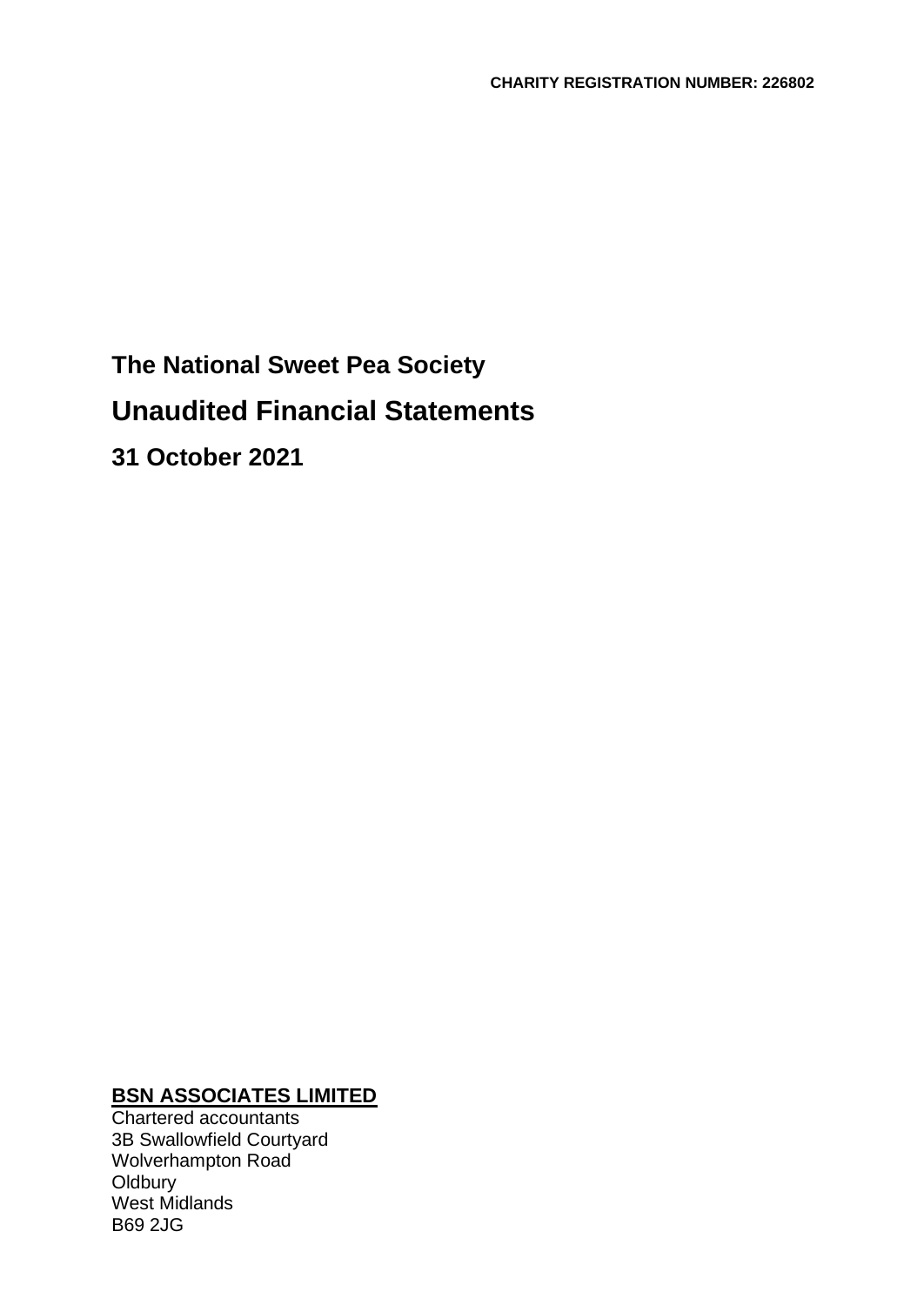# **Financial Statements**

# **Year ended 31 October 2021**

|                                               | <b>Pages</b> |
|-----------------------------------------------|--------------|
| Trustees' annual report                       | 1 to 4       |
| Independent examiner's report to the trustees | 5            |
| Statement of financial activities             | 6            |
| Statement of financial position               |              |
| Notes to the financial statements             | 8 to 15      |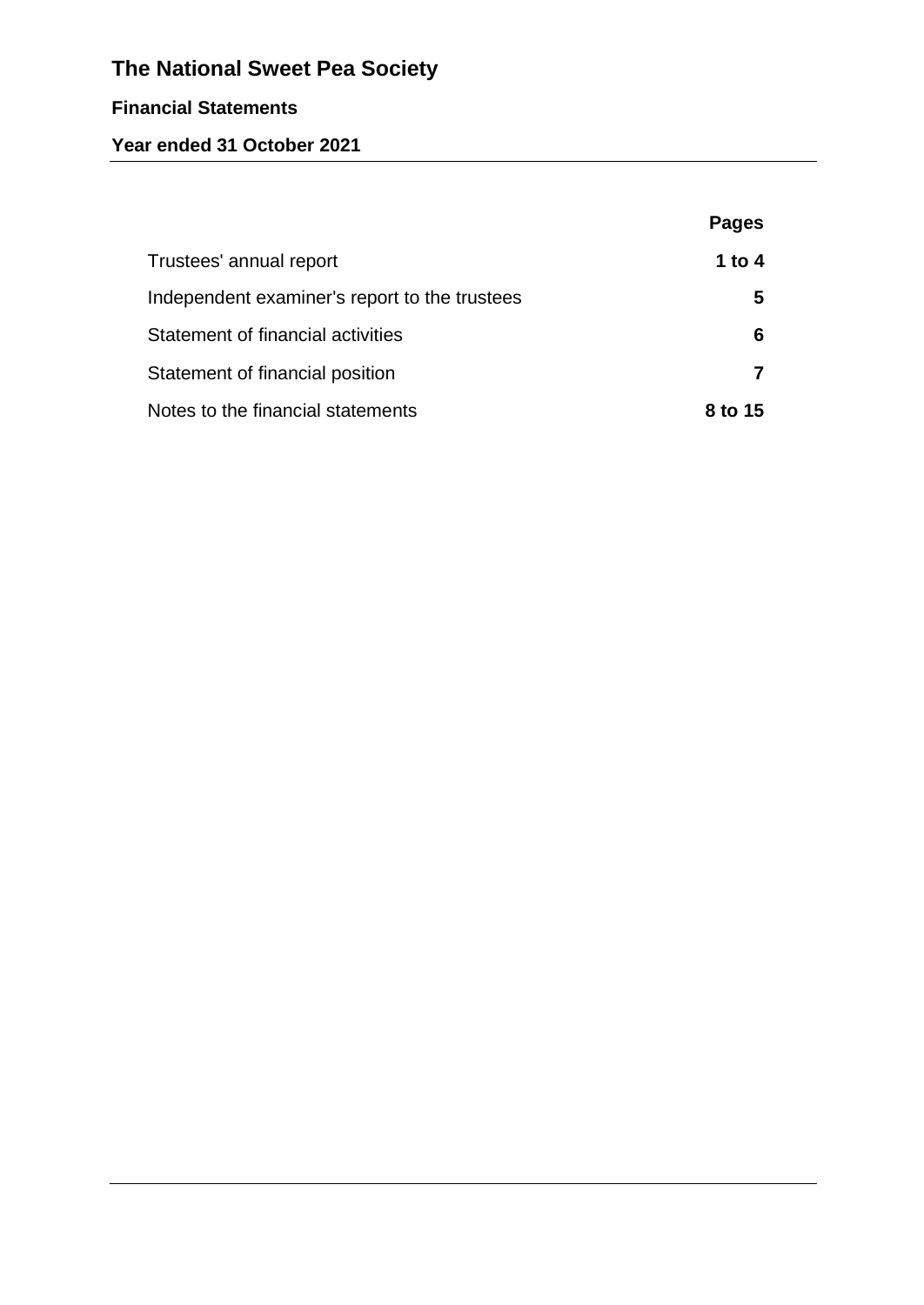# **Trustees' Annual Report**

# **Year ended 31 October 2021**

The trustees present their report and the unaudited financial statements of the charity for the year ended 31 October 2021.

### **Reference and administrative details**

| <b>Registered charity name</b>     | The National Sweet Pea Society                                                                                                                |                                                                                                                                                                                             |  |
|------------------------------------|-----------------------------------------------------------------------------------------------------------------------------------------------|---------------------------------------------------------------------------------------------------------------------------------------------------------------------------------------------|--|
| <b>Charity registration number</b> | 226802                                                                                                                                        |                                                                                                                                                                                             |  |
| <b>Principal office</b>            | Challow Mead<br><b>Silver Lane</b><br><b>West Challow</b><br>Oxfordshire<br><b>OX12 9TN</b>                                                   |                                                                                                                                                                                             |  |
| The trustees                       | Rev F J Carrier<br>Mr G Hollingdale<br>Mr R Parsons<br>Ms C Ball<br>Mrs J Bulstrode<br>Ms C Tate<br>Mr P Johnson<br>Mrs J Beardmore           | President (Resigned 28 October 2021)<br>Deputy chairman<br>Committee member<br><b>Treasurer and Annual editor</b><br>Committee member<br>Honorary Secretary<br>Chairman<br>Committee member |  |
| <b>Honorary secretary</b>          | C Tate<br>22 Lime Grove<br>Chorley<br>Lancashire<br>PR7 3JA                                                                                   |                                                                                                                                                                                             |  |
| Independent examiner               | Philippa Miller - Hawkes BA CA<br>3B Swallowfield Courtyard<br><b>Wolverhampton Road</b><br>Oldbury<br><b>West Midlands</b><br><b>B69 2JG</b> |                                                                                                                                                                                             |  |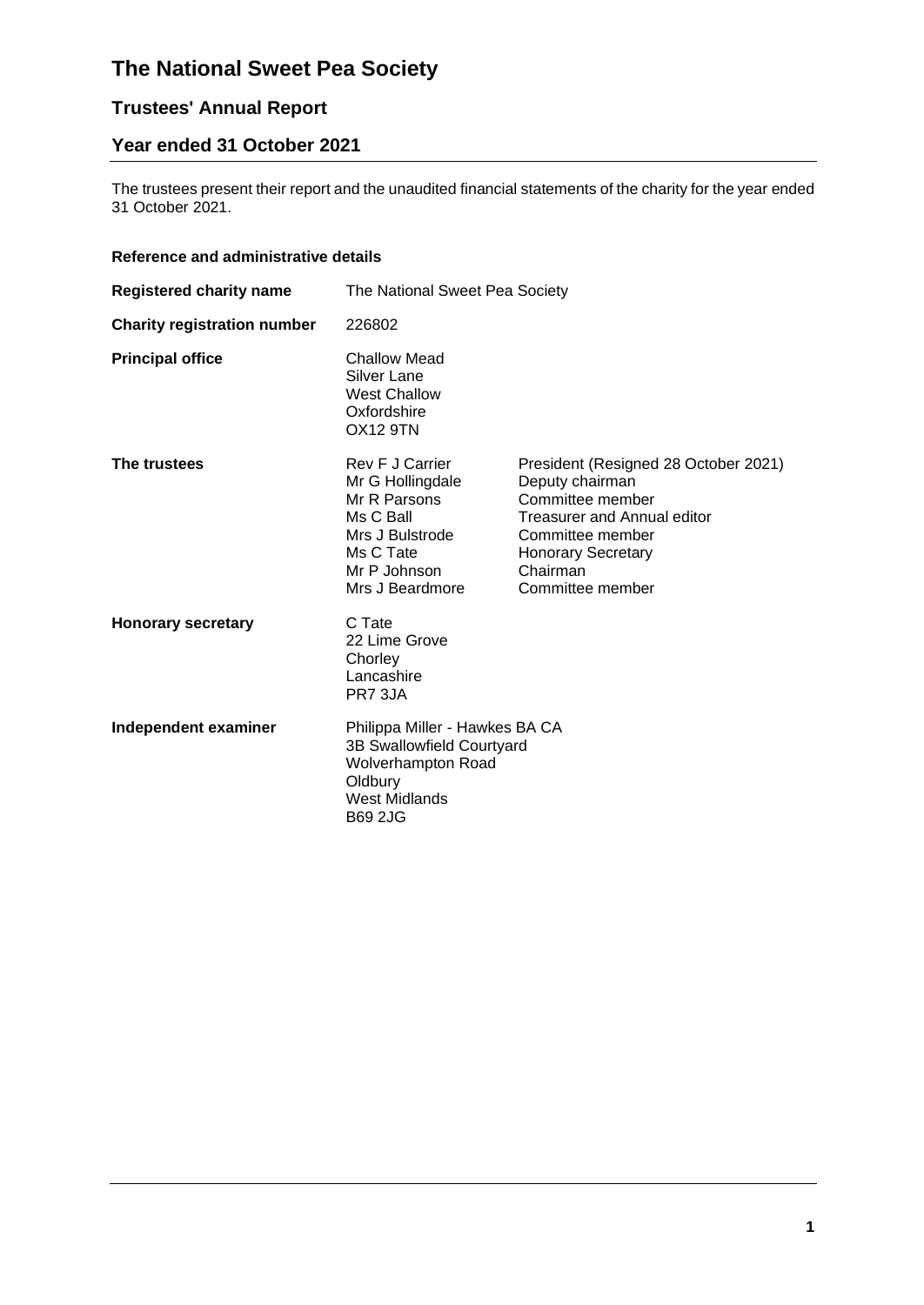#### **Trustees' Annual Report** *(continued)*

### **Year ended 31 October 2021**

#### **Structure, governance and management**

The Society was registered as a charity on 11 March 1964 under registration number 226802. The Society is governed by rules revised and adopted on 12 March 2016.

The general management of the Society is conducted by a general committee of up to sixteen persons from the Society's members to be elected for a period of three years at the Society's annual general meeting. The general committee has power to:

- Appoint an Executive Committee from the Society's members for the preparation and conduct of any business.

- Fill vacancies of officers and members of the committee occurring during the year and co-opt as deemed necessary.

- Appoint Society's representatives to the Sweet Pea Trials Committee.

- Appoint show managers, editors, advertising secretary, sub-committees, honorary members and president emeritus.

The Executive Committee are the Trustees of the Society. The Trustees comprise the officers of the Society and not fewer than three members of the Society appointed by the general committee. The trustees, in whom all property and funds of the Society shall be vested in trust for the Society, and as to real property upon trust for sale with power to postpone sale, The trustees shall not sell any land and the funds shall not be vested or realised without the authority of the general committee. The Trustees make decisions regarding the recipients of special awards which may be granted from time to time by the Society.

#### **Objectives and activities**

The Society consists of, Members and Affiliated Societies paying an annual or life subscription to the Society. The object of the Society is to disseminate knowledge of Sweet Peas and other Lathyrus species for the public benefit, to encourage, improve and extend the cultivation of these species by means of scientific trials and the holding of exhibitions and displays, by publications and such other lawful activities as the Trustees shall deem necessary.

#### **Public benefit**

The Trustees consider they have complied with the duty in Section 17 of the Charities Act 2011 to have due regard to public benefit guidance published by the Charity Commission.

#### **Achievements and performance**

2021 has been another challenging year for charities, including the National Sweet Pea Society, with the ongoing restrictions imposed as a result of the COVID pandemic, with the knock-on effect to the economy and incomes of many donors.

The first Society event of 20021 to succumb to the ongoing restrictions was the AGM on 6 March 2021 which was instead held online with committee members in attendance dealing with the legally required business only.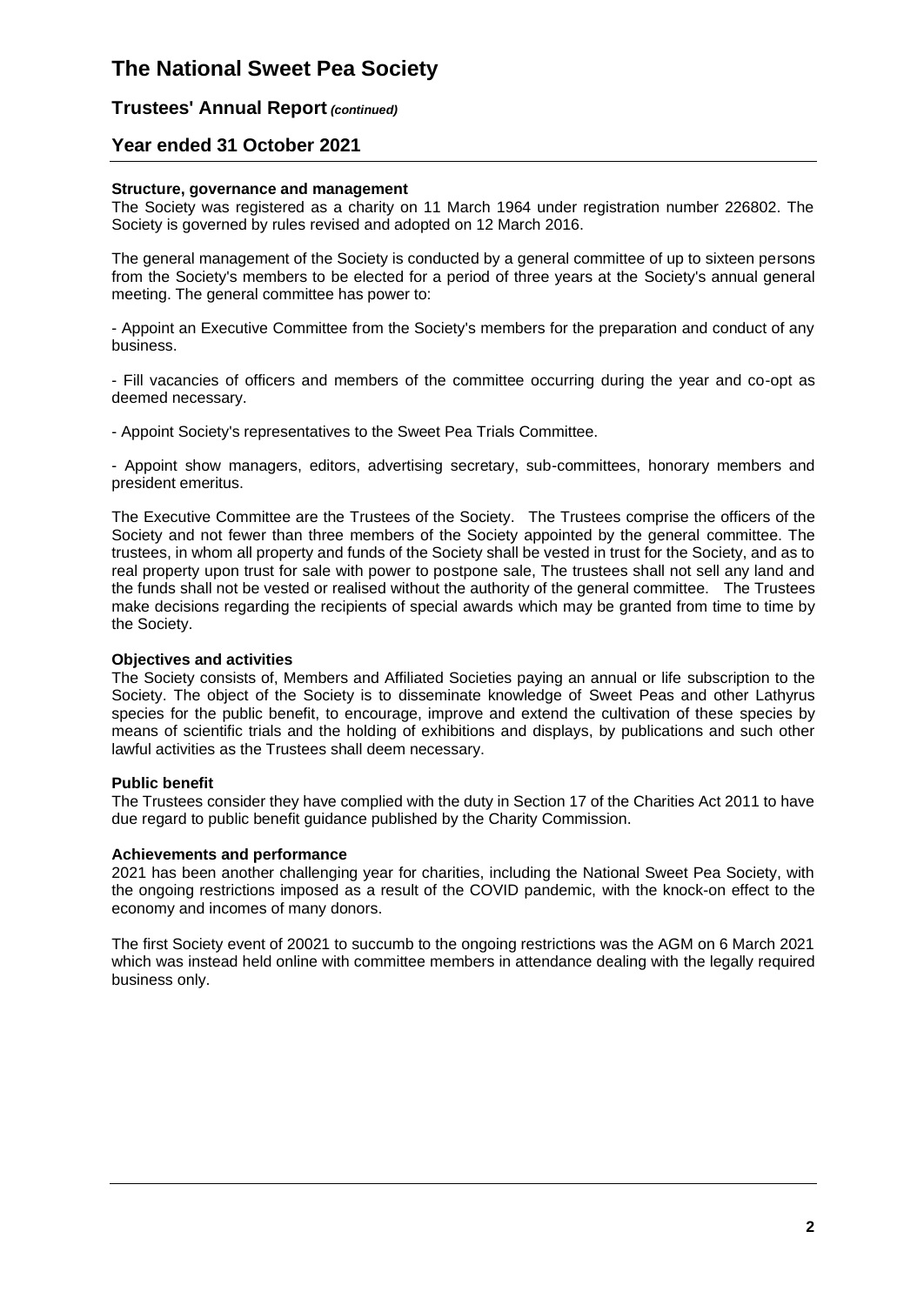### **Trustees' Annual Report** *(continued)*

### **Year ended 31 October 2021**

#### **Achievements and performance** *(continued)*

There was much debate within the Society about whether holding the planned National shows would be feasible, however we were delighted to be able to hold the two planned shows; the early at Millets Farm near Abingdon, and the late at RHS Harlow Carr, Harrogate. The prevailing government restrictions together with the natural caution of members and the public meant that both exhibitor numbers and attendees were down on normal years despite the extensive and necessary precautions taken. The shows were however greatly enjoyed by both members involved and visiting and the general public and were both considered to be a success.

The logistics and forward planning required to hold the Sweet Pea Trials at Sparsholt and Askham Bryan Horticultural Colleges meant that the decision had to be taken to cancel both very early on in the year. However, the same easing of restrictions in the summer that allowed the National shows to happen meant that the Society was able to stage a limited number of displays, most notable of which was the gold medal winning display at RHS Tatton show in July which was also awarded best exhibit in the plant hub.

The NSPS went back to producing its normal five publications during 2021, two Bulletins and the Annual which were all well received and supported alongside the classification list of varieties and the National Shows Schedule. The booklet 'Enjoy Sweet Peas' was provided to all new members and is also available to purchase by a wider public. Work is underway to revise this publication in readiness for its next print run.

Social media is of increasing importance for the Society and is a proactive way of engaging with both members and non-members and sharing information about Sweet Peas and other Lathyrus species. The Society Facebook pages ('For the Love of Sweet Peas') now interacts with over 1700 group members. A number of enquiries came in to the Society via Twitter which continues to be regularly updated along with the Society website. The Society is actively working on an update of its website and hopes this will allow the provision of an "online" category of membership, providing electronic publications, in order to make the Society more accessible to a wider number of people.

#### **Financial review**

Incoming resources of £19,612 arose during the financial year whilst outgoings were £22,776. The revaluation of our investments has given the Society an unrealised gain of £12,613. The overall result for the year is net gain of £9,449. The Society's unrestricted funds as at 31 October 2021 amounted to £131,471 which includes Designated Funds of £30,583. The income received from the Designated Funds is used towards the cost of annual trophies given in memory of past members and also contributes to the expense of publications to Life Members.

#### **Reserves policy**

The Society's reserves consist of accumulated income and designated funds. The designated funds are identified with past members from donations received and held by the Society so as to provide income towards the cost of annual trophies given in memory of the past members. The funds are invested in COIF Charities Deposit Fund and COIF Charities Investment Fund income units. Reserves held as accumulated income are at a level determined by the Trustees and Management Committee to provide assurance that the Society will be financially viable for the future and able to build on the Society's one hundred and eighteen years of history. The Trustees and Committee are mindful of the difficulty of securing volunteers to support its activities and suitable show venues at affordable prices and the ever increasing costs of arranging and staging shows, particularly in relation to transport and postage. The financial review reports the level of reserves held at the financial year end.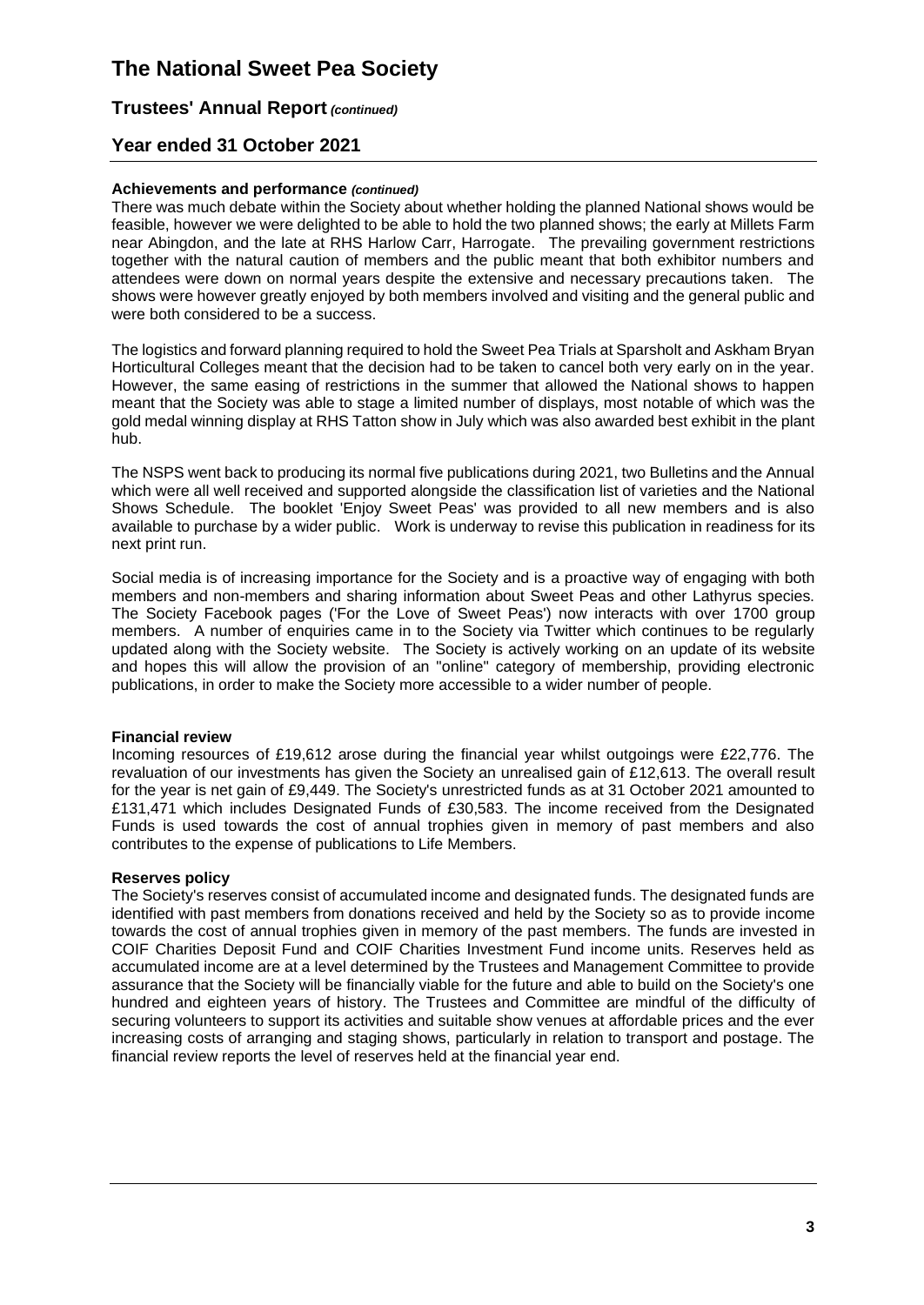# **Trustees' Annual Report** *(continued)*

## **Year ended 31 October 2021**

#### **Financial review** *(continued)*

#### **Risk management**

The Trustees have reviewed the risks to which the Society is exposed and consider there are no major risks facing the Society providing the Society has sufficient financial resources and volunteers to carry on its charitable activities.

The trustees' annual report was approved on 5 March 2022 and signed on behalf of the board of trustees by:

Mr P Johnson **Trustee**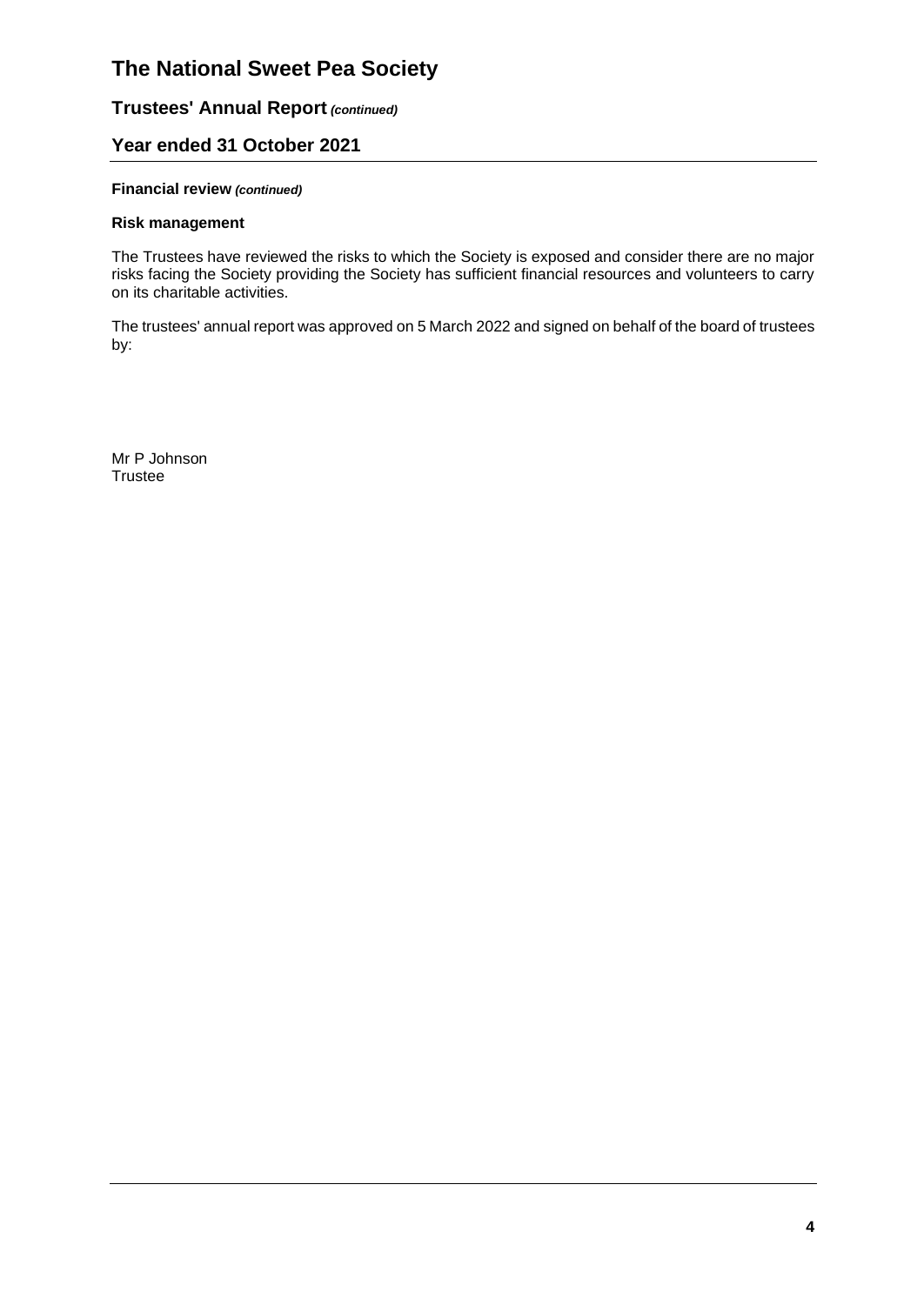## **Independent Examiner's Report to the Trustees of The National Sweet Pea Society**

### **Year ended 31 October 2021**

I report to the trustees on my examination of the financial statements of The National Sweet Pea Society ('the charity') for the year ended 31 October 2021.

#### **Responsibilities and basis of report**

As the trustees of the charity you are responsible for the preparation of the financial statements in accordance with the requirements of the Charities Act 2011 ('the Act').

I report in respect of my examination of the charity's financial statements carried out under section 145 of the 2011 Act and in carrying out my examination I have followed all the applicable Directions given by the Charity Commission under section 145(5)(b) of the Act.

#### **Independent examiner's statement**

I have completed my examination. I confirm that no material matters have come to my attention in connection with the examination giving me cause to believe that in any material respect:

- 1. accounting records were not kept in respect of the charity as required by section 130 of the Act; or
- 2. the financial statements do not accord with those records; or
- 3. the financial statements do not comply with the applicable requirements concerning the form and content of accounts set out in the Charities (Accounts and Reports) Regulations 2008 other than any requirement that the accounts give a 'true and fair' view which is not a matter considered as part of an independent examination.

I have no concerns and have come across no other matters in connection with the examination to which attention should be drawn in this report in order to enable a proper understanding of the accounts to be reached.

Philippa Miller - Hawkes BA CA Independent Examiner

3B Swallowfield Courtyard Wolverhampton Road **Oldbury** West Midlands B69 2JG

31 Jan 22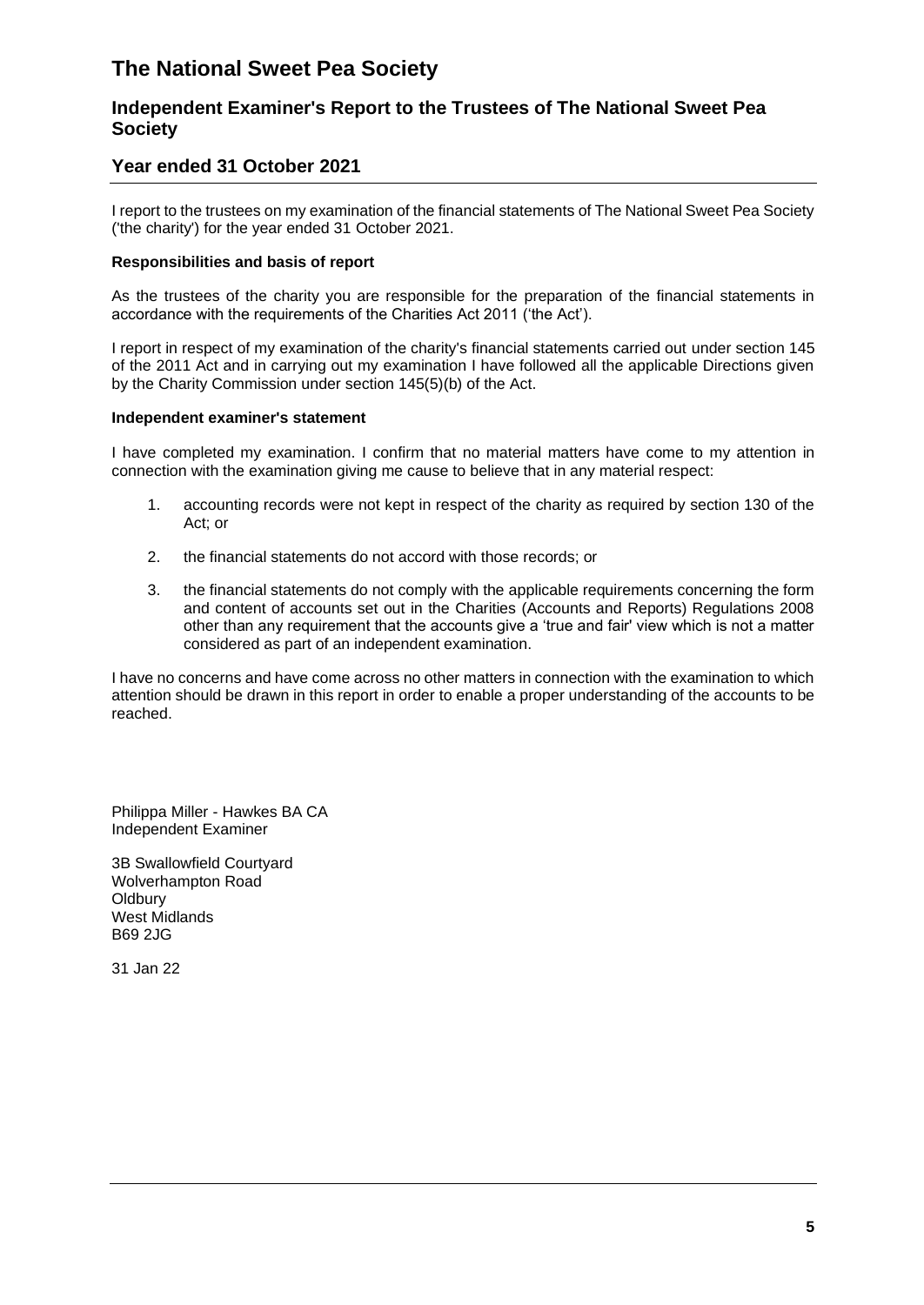# **Statement of Financial Activities**

# **Year ended 31 October 2021**

|                                                                                                              | Year to 31 Oct 21 |                            |                          | Period from<br>1 Jan 20 to<br>31 Oct 20 |
|--------------------------------------------------------------------------------------------------------------|-------------------|----------------------------|--------------------------|-----------------------------------------|
|                                                                                                              | <b>Note</b>       | Unrestricted<br>funds<br>£ | <b>Total funds</b><br>£  | <b>Total funds</b><br>£                 |
| Income and endowments<br>Subscriptions, donations and legacies<br>Charitable activities<br>Investment income | 4<br>5<br>6       | 15,448<br>2,053<br>2,111   | 15,448<br>2,053<br>2,111 | 7,667<br>2,774<br>2,321                 |
| <b>Total income</b>                                                                                          |                   | 19,612                     | 19,612                   | 12,762                                  |
| <b>Expenditure</b><br>Expenditure on charitable activities                                                   | 7,8               | 22,776                     | 22,776                   | 12,692                                  |
| <b>Total expenditure</b>                                                                                     |                   | 22,776                     | 22,776                   | 12,692                                  |
| Net gains/(losses) on investments                                                                            | 10                | 12,613                     | 12,613                   | (567)                                   |
| Net income/(expenditure) and net movement in funds                                                           |                   | 9,449                      | 9,449                    | (497)                                   |
| <b>Reconciliation of funds</b><br>Total funds brought forward                                                |                   | 122,022                    | 122,022                  | 122,519                                 |
| <b>Total funds carried forward</b>                                                                           |                   | 131,471                    | 131,471                  | 122,022                                 |

The statement of financial activities includes all gains and losses recognised in the year. All income and expenditure derive from continuing activities.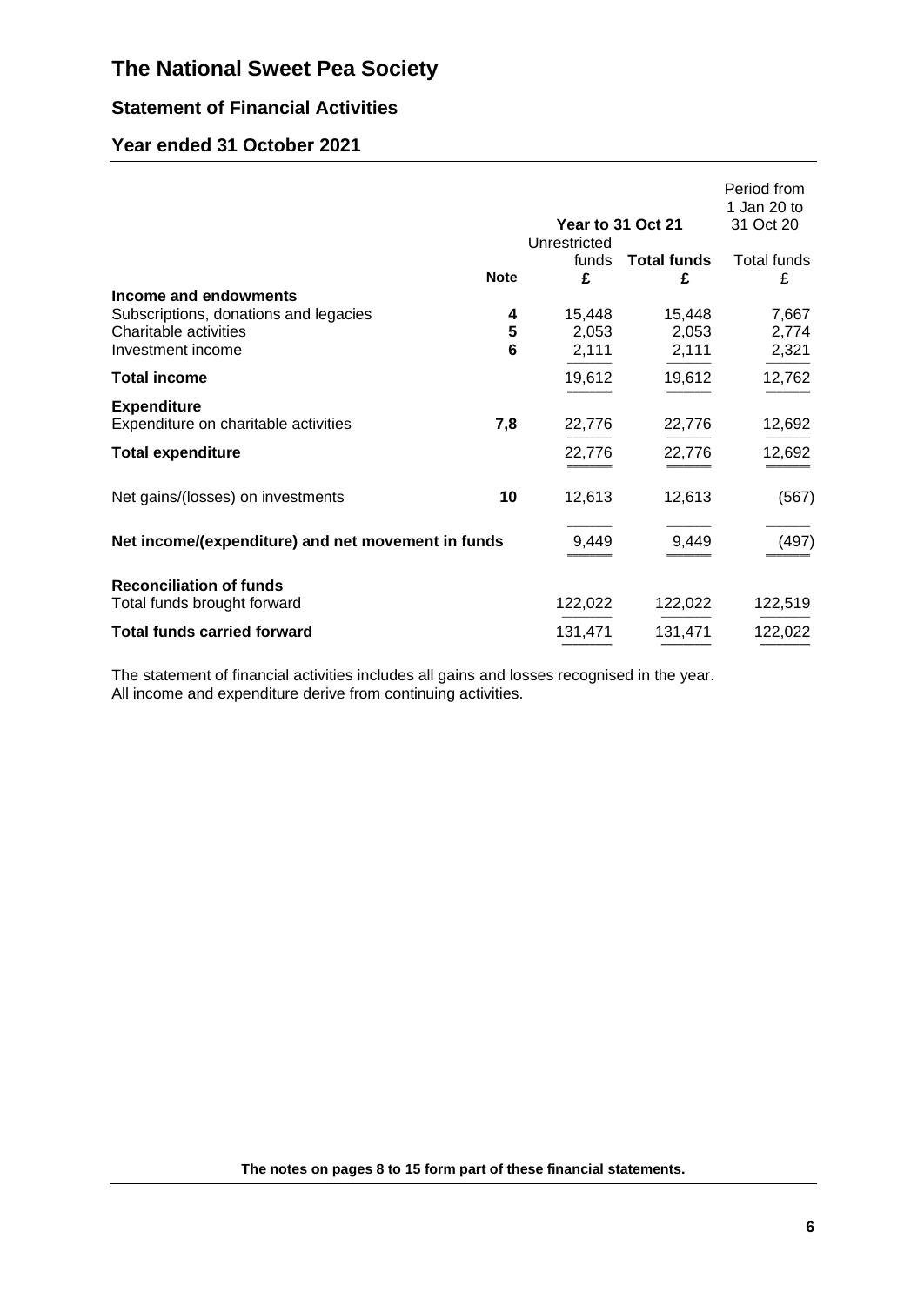# **Statement of Financial Position**

# **31 October 2021**

|                                                   | <b>Note</b> | 2021<br>£       | 2020<br>£       |
|---------------------------------------------------|-------------|-----------------|-----------------|
| <b>Fixed assets</b><br>Investments                | 14          | 101,906         | 89,293          |
| <b>Current assets</b><br><b>Stocks</b>            | 15          | 16,713          | 19,218          |
| <b>Debtors</b><br>Cash at bank and in hand        | 16          | 2,012<br>11,920 | 1,298<br>13,113 |
|                                                   |             | 30,645          | 33,629          |
| Creditors: amounts falling due within one year    | 17          | 1,080           | 900             |
| <b>Net current assets</b>                         |             | 29,565          | 32,729          |
| <b>Total assets less current liabilities</b>      |             | 131,471         | 122,022         |
| <b>Net assets</b>                                 |             | 131,471         | 122,022         |
| <b>Funds of the charity</b><br>Unrestricted funds |             | 131,471         | 122,022         |
| <b>Total charity funds</b>                        | 18          | 131,471         | 122,022         |

These financial statements were approved by the board of trustees and authorised for issue on 31 Jan 22, and are signed on behalf of the board by:

Ms C Ball Mr P Johnson Trustee

**The notes on pages 8 to 15 form part of these financial statements.**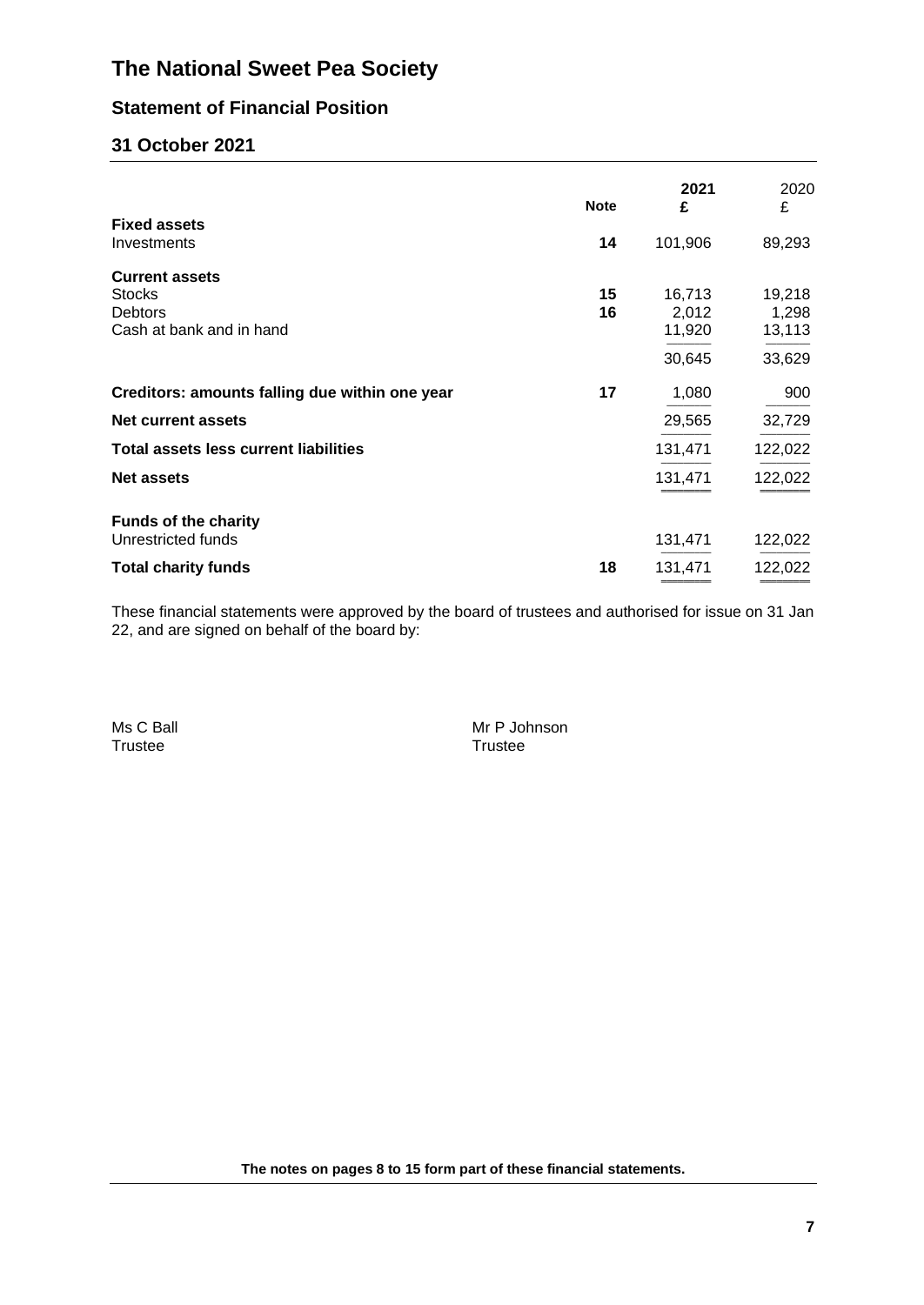### **Notes to the Financial Statements**

### **Year ended 31 October 2021**

#### **1. General information**

The charity is a public benefit entity and a registered charity in England and Wales and is unincorporated. The address of the principal office is Challow Mead, Silver Lane, West Challow, Oxfordshire, OX12 9TN.

#### **2. Statement of compliance**

These financial statements have been prepared in compliance with FRS 102, 'The Financial Reporting Standard applicable in the UK and the Republic of Ireland', the Statement of Recommended Practice applicable to charities preparing their accounts in accordance with the Financial Reporting Standard applicable in the UK and Republic of Ireland (FRS 102) (Charities SORP (FRS 102)) and the Charities Act 2011.

#### **3. Accounting policies**

#### **Basis of preparation**

The financial statements have been prepared on the historical cost basis, as modified by the revaluation of certain financial assets and liabilities measured at fair value through income or expenditure.

The financial statements are prepared in sterling, which is the functional currency of the entity.

The entity constitutes as a public benefit entity as defined in FRS102.

#### **Going concern**

The trustees consider that there are no material uncertainties about the charity's ability to continue as a going concern.

#### **Disclosure exemptions**

The entity satisfied the criteria of being a small charity as defined in Charities Act 2011 and the Charities SORP (FRS102) and has taken advantage of the disclosure exemptions available to it.

#### **Accounting period**

In the comparative period, the financial year was shortened to end on 31 October 2020. Therefore, all comparative figures are for a 10 month period.

#### **Judgements and key sources of estimation uncertainty**

The preparation of the financial statements requires management to make judgements, estimates and assumptions that affect the amounts reported. These estimates and judgements are continually reviewed and are based on experience and other factors, including expectations of future events that are believed to be reasonable under the circumstances.

No significant estimates or judgements have been made by management when preparing the financial statements. The policies followed are shown below.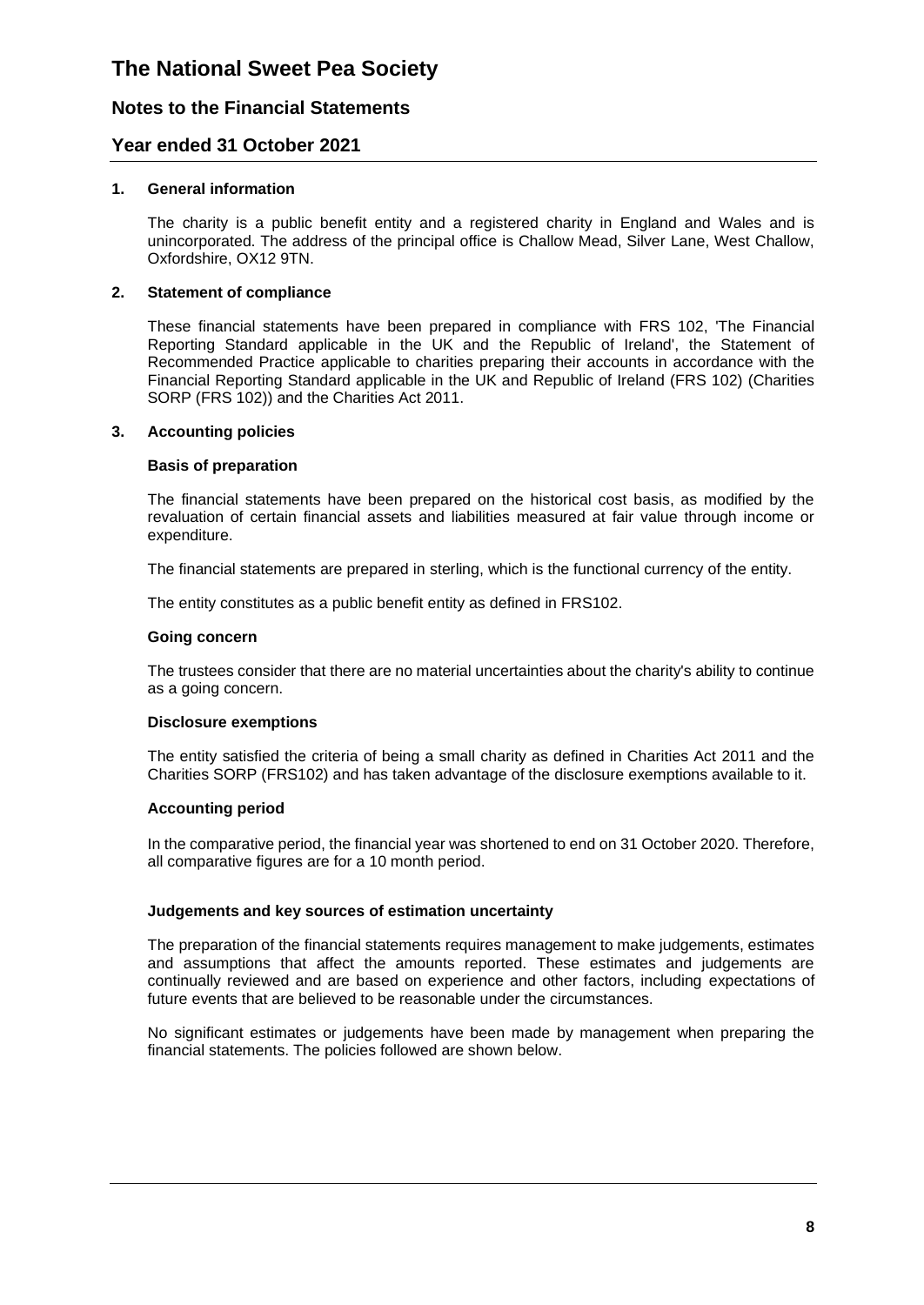### **Notes to the Financial Statements** *(continued)*

### **Year ended 31 October 2021**

#### **3. Accounting policies** *(continued)*

#### **Income tax**

The Society is exempt from taxation on its income and gains on investments.

#### **Fund accounting**

Unrestricted funds are available for use at the discretion of the trustees to further any of the charity's purposes.

Designated funds are unrestricted funds earmarked by the trustees for particular future project or commitment.

#### **Incoming resources**

All income is included in the statement of financial activities when entitlement has passed to the charity, it is probable that the economic benefits associated with the transaction will flow to the charity and the amount can be reliably measured. The following specific policies are applied to particular categories of income:

Income from subscriptions and donations is recognised when there is evidence of entitlement to the gift, receipt is probable and its amount can be measured reliably. Investment income is recognised when receivable and is shown gross to include income tax recovered and recoverable. Investment income comprises the returns on investments for the year and interest on cash balances.

#### **Resources expended**

Expenditure is recognised on an accruals basis as a liability is incurred. Expenditure includes any VAT which cannot be fully recovered, and is classified under headings of the statement of financial activities to which it relates:

- expenditure on raising funds includes the costs of all fundraising activities, events, charitable trading activities, and the sale of donated goods.

- expenditure on charitable activities includes all costs incurred by a charity in undertaking activities that further its charitable aims for the benefit of its beneficiaries, including those support costs and costs relating to the governance of the charity apportioned to charitable activities.

#### **Tangible assets**

Tangible assets are initially recorded at cost, and subsequently stated at cost less any accumulated depreciation and impairment losses.

#### **Depreciation**

Depreciation is calculated so as to write off the cost or valuation of an asset, less its residual value, over the useful economic life of that asset as follows:

Show Stands & Equipment - 33% straight line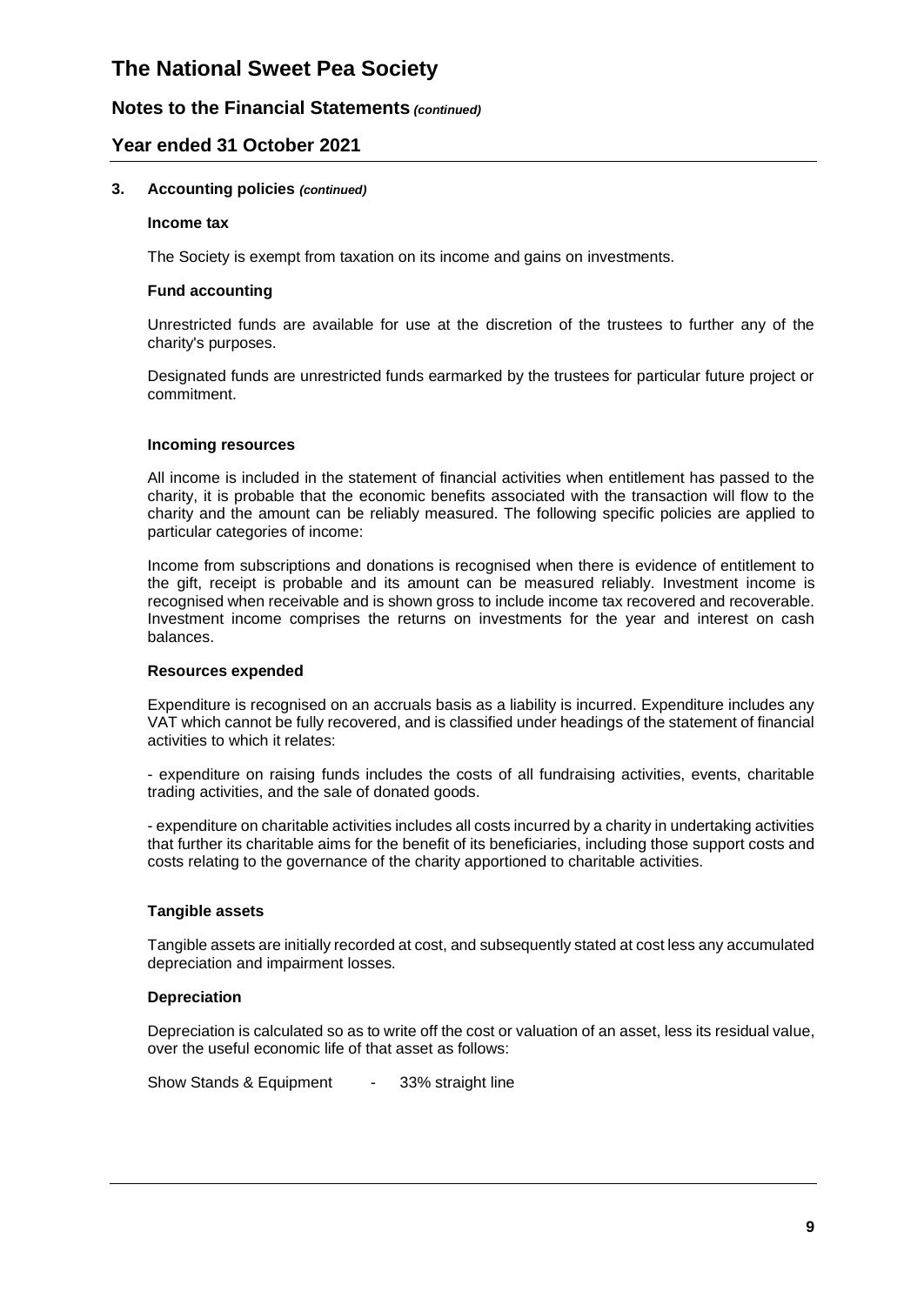### **Notes to the Financial Statements** *(continued)*

### **Year ended 31 October 2021**

#### **3. Accounting policies** *(continued)*

#### **Investments**

Investments are measured at fair value with changes in fair value being recognised in profit or loss.

#### **Impairment of fixed assets**

A review for indicators of impairment is carried out at each reporting date, with the recoverable amount being estimated where such indicators exist. Where the carrying value exceeds the recoverable amount, the asset is impaired accordingly. Prior impairments are also reviewed for possible reversal at each reporting date.

#### **Stocks**

Stocks are measured at the lower of cost and estimated selling price less costs to complete and sell. Cost includes all costs of purchase, costs of conversion and other costs incurred in bringing the stock to its present location and condition.

#### **4. Subscriptions, donations and legacies**

|                                      | <b>Funds</b><br>£ | Unrestricted Total Funds Unrestricted<br>2021<br>£ | <b>Funds</b><br>£ | <b>Total Funds</b><br>2020<br>£ |
|--------------------------------------|-------------------|----------------------------------------------------|-------------------|---------------------------------|
| <b>Donations</b>                     |                   |                                                    |                   |                                 |
| Donations                            | 4.179             | 4.179                                              | 664               | 664                             |
| <b>Subscriptions</b>                 |                   |                                                    |                   |                                 |
| <b>Members &amp; Vice-Presidents</b> | 8,634             | 8,634                                              | 4,833             | 4,833                           |
| <b>Affiliated Societies</b>          | 1.148             | 1.148                                              | 945               | 945                             |
| Gift Aid                             | 1,487             | 1,487                                              | 1.225             | 1,225                           |
|                                      | 15,448            | 15,448                                             | 7,667             | 7,667                           |
|                                      |                   |                                                    |                   |                                 |

The Trustees contributed amounts totalling £964 to the Charity in the year (2020: £593).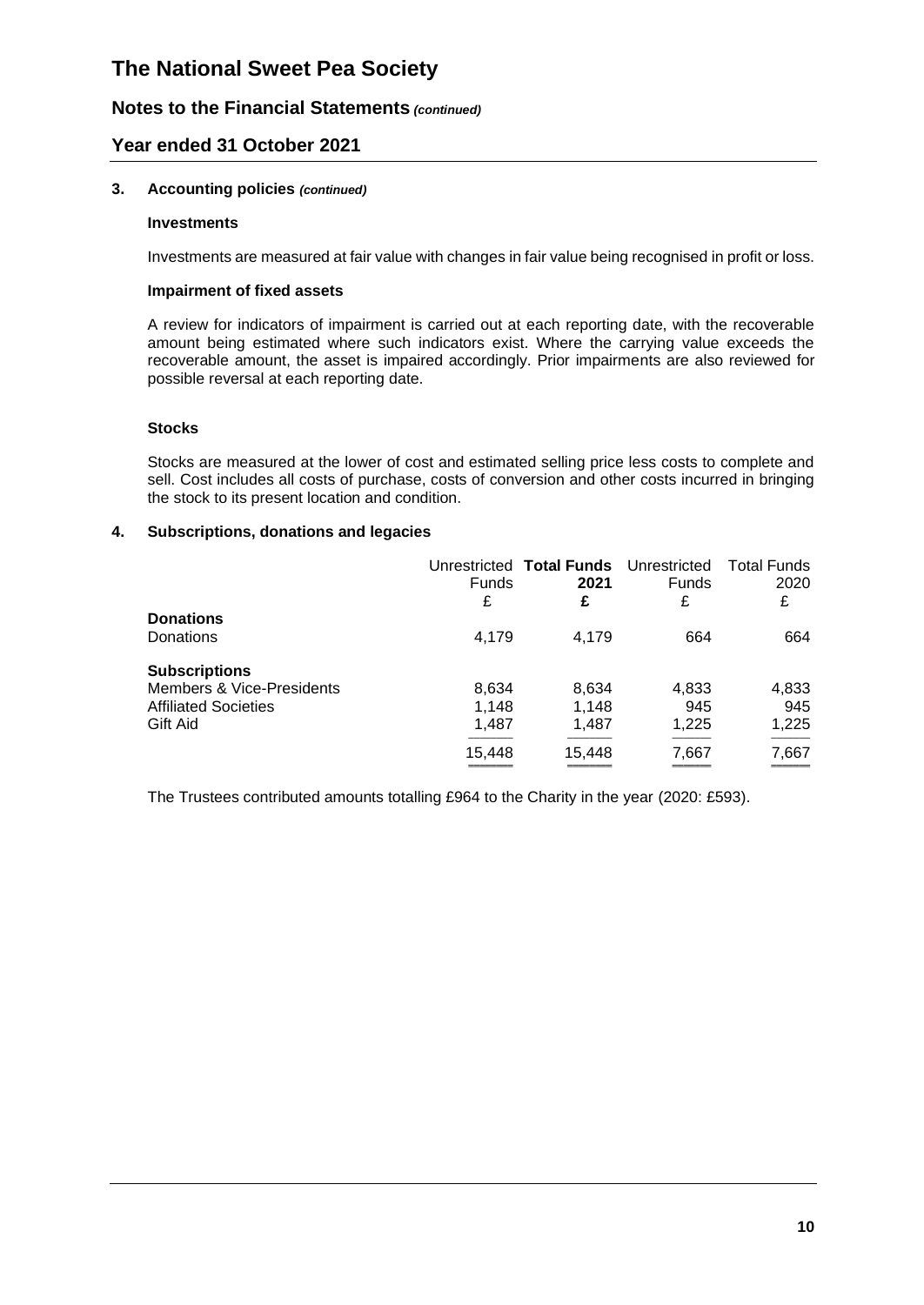# **Notes to the Financial Statements** *(continued)*

## **Year ended 31 October 2021**

#### **5. Charitable activities**

|                                 | <b>Funds</b><br>£ | 2021<br>£ | Unrestricted Total Funds Unrestricted<br><b>Funds</b><br>£ | Total Funds<br>2020<br>£ |
|---------------------------------|-------------------|-----------|------------------------------------------------------------|--------------------------|
| Sale of goods as part of direct |                   |           |                                                            |                          |
| charitable activities           | 303               | 303       | 599                                                        | 599                      |
| <b>Exhibitions - Entry Fees</b> | 124               | 124       |                                                            |                          |
| <b>Publications</b>             | 24                | 24        | 49                                                         | 49                       |
| Advertising in publications     | 662               | 662       | 778                                                        | 778                      |
| AGM - Auction (net)             |                   |           | 33                                                         | 33                       |
| AGM - Raffle (net)              |                   |           | 164                                                        | 164                      |
| 100 club lottery (net)          | 940               | 940       | 935                                                        | 935                      |
| AGM - Lunches                   |                   |           | 216                                                        | 216                      |
|                                 | 2.053             | 2.053     | 2.774                                                      | 2.774                    |

#### **6. Investment income**

|                                                                                               | <b>Funds</b><br>£ | Unrestricted Total Funds Unrestricted Total Funds<br>2021<br>£ | Funds<br>£ | 2020<br>£  |
|-----------------------------------------------------------------------------------------------|-------------------|----------------------------------------------------------------|------------|------------|
| Interest on Bank Deposit<br><b>Bank Compensation</b><br><b>COIF Charities Investment Fund</b> | 5<br>90           | 5<br>90                                                        | 275<br>550 | 275<br>550 |
| <b>Dividends</b>                                                                              | 2.016             | 2,016                                                          | 1,496      | 1,496      |
|                                                                                               | 2.111             | 2.111                                                          | 2,321      | 2,321      |

### **7. Analysis of expenditure on charitable activities**

The breakdown of expenditure on charitable activities is shown below:

|                                                 | 2021   | 2020   |
|-------------------------------------------------|--------|--------|
|                                                 | £      | £      |
| Sale of Merchandise costs                       | 165    | (33)   |
| Trials                                          |        | 497    |
| <b>Award Cards</b>                              | 361    | 36     |
| <b>Society Medals</b>                           | 609    | 130    |
| <b>Printing Annual &amp; Other Publications</b> | 8.049  | 7,079  |
| Exhibitions - Prizes                            | 2,175  |        |
| <b>Exhibitions - Expenses</b>                   | 4,856  | 300    |
| Sundry costs                                    | 635    | 161    |
| <b>Support Costs</b>                            | 4,846  | 3,622  |
| <b>Governance Costs</b>                         | 900    | 800    |
| Total                                           | 22,596 | 12,592 |
|                                                 |        |        |

Governance costs relate solely to the Independent Examiners Remuneration of £1,080 (2020: £900)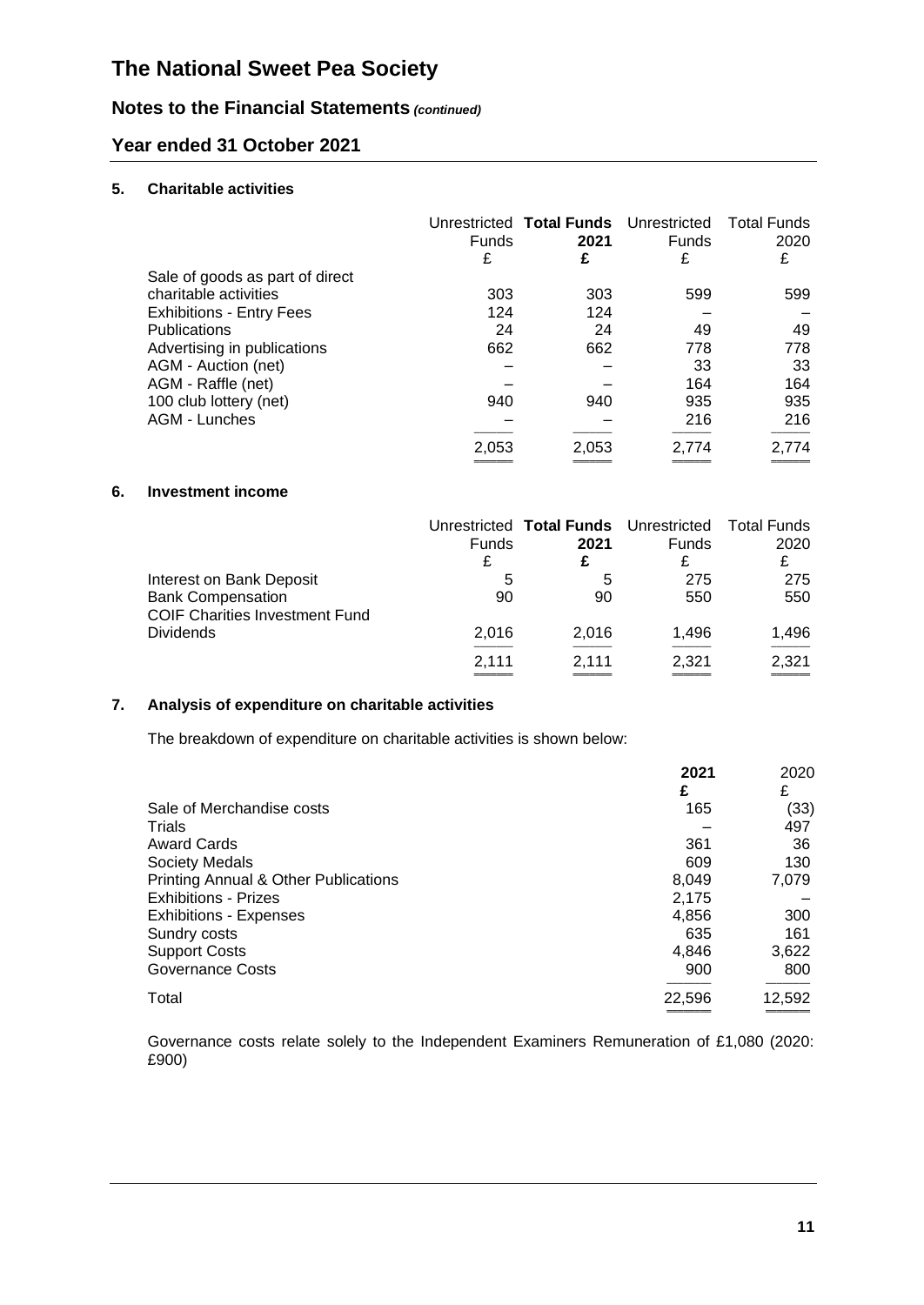# **Notes to the Financial Statements** *(continued)*

## **Year ended 31 October 2021**

#### **8. Expenditure on charitable activities by activity type**

|                       | Activities<br>undertaken |                        | <b>Total funds</b> | Total fund |
|-----------------------|--------------------------|------------------------|--------------------|------------|
|                       |                          | directly Support costs | 2021               | 2020       |
| Charitable activities | 16,850                   | 4,846                  | 21,696             | 11,792     |
| Governance costs      |                          | 1,080                  | 1,080              | 900        |
|                       | 16,850                   | 5,926                  | 22,776             | 12,692     |

### **9. Analysis of support costs**

The breakdown of support costs is shown in the table below:

|                                        | 2021<br>£ | 2020<br>£ |
|----------------------------------------|-----------|-----------|
| <b>Other Printing &amp; Stationery</b> | 1.151     | 228       |
| Postage & Telephone                    | 3.215     | 2,312     |
| Hire of Hall & Expense of Meetings     | 240       | 833       |
| <b>Sundry Expenses</b>                 | 240       | 249       |
| Independent examination fees           | 1.080     | 800       |
| Total                                  | 5,926     | 4,422     |

#### **10. Net gains/(losses) on investments**

|                                                                             | <b>Funds</b> | Unrestricted Total Funds Unrestricted Total Funds<br>2021 | <b>Funds</b> | 2020  |
|-----------------------------------------------------------------------------|--------------|-----------------------------------------------------------|--------------|-------|
| Gains/(losses) on other investment<br>assets - COIF Charity Investment Fund | 12.613       | 12.613                                                    | (567)        | (567) |

### **11. Independent examination fees**

|                                                     |           | Period from |
|-----------------------------------------------------|-----------|-------------|
|                                                     | Year to   | 1 Jan 20 to |
|                                                     | 31 Oct 21 | 31 Oct 20   |
|                                                     |           |             |
| Fees payable to the independent examiner for:       |           |             |
| Independent examination of the financial statements | 1.080     | 900         |
|                                                     |           |             |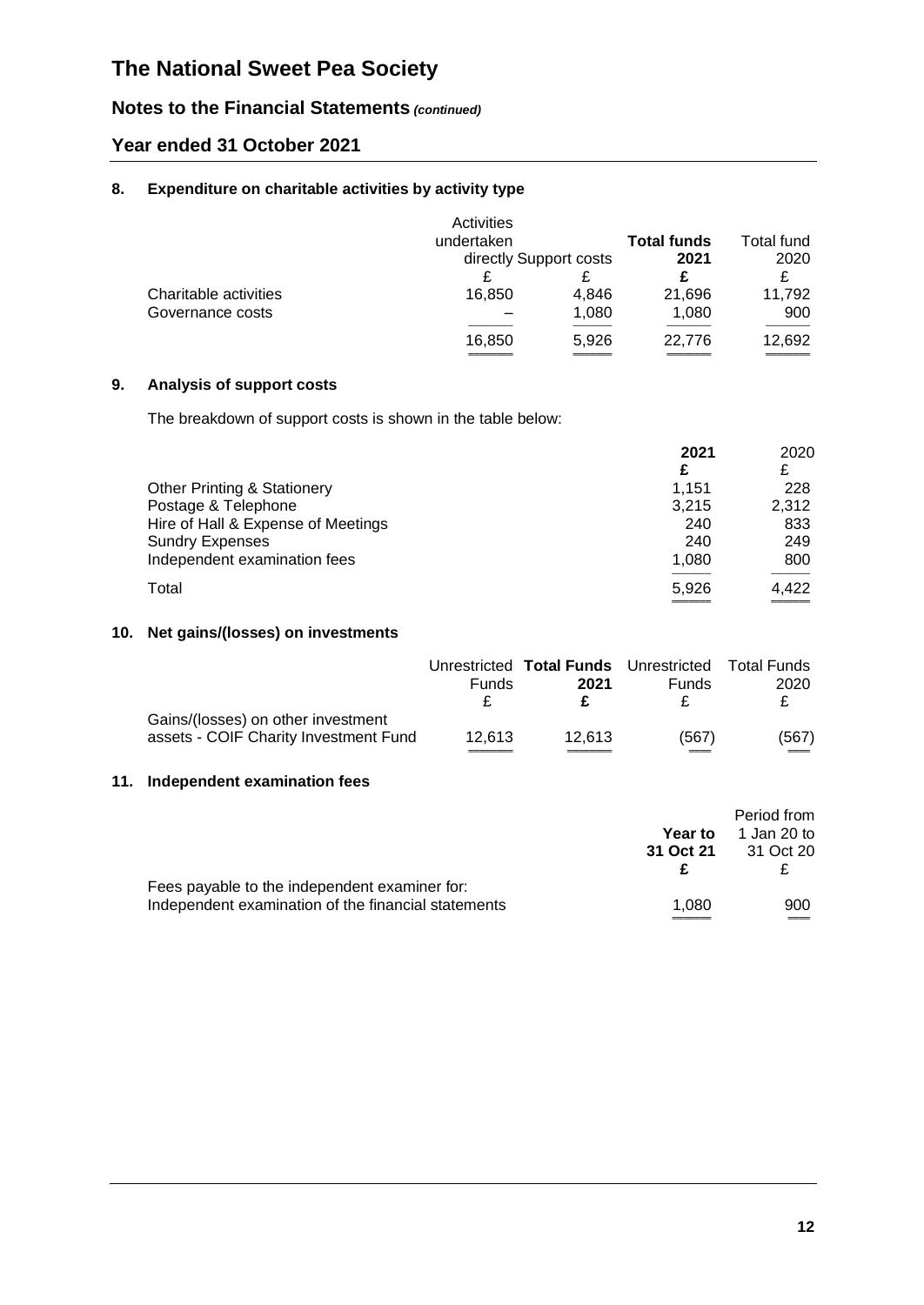### **Notes to the Financial Statements** *(continued)*

### **Year ended 31 October 2021**

#### **12. Trustee remuneration and expenses**

Trustees and committee members were not remunerated for their work within the Society during the year(2020:nil)

The average number of employees during the year was Nil (2020: Nil).

No Trustee or any other person connected to the Society had any personal interest in contact or transaction entered into by the Society during the year.

4 Trustees were reimbursed a total of £1,021 for travel and IT costs incurred on Society business (2020: £321 to Trustees).

#### **13. Tangible fixed assets**

The tangible assets of the Society are fully depreciated but remain in use.

#### **14. Investments**

|                                                      | Cash or cash<br>equivalents<br>£ | Other<br>investments<br>£ | Total<br>£ |
|------------------------------------------------------|----------------------------------|---------------------------|------------|
| <b>Cost or valuation</b>                             |                                  |                           |            |
| At 1 November 2020<br>Additions                      | 24,683                           | 64.610                    | 89,293     |
| Fair value movements                                 |                                  | 12,613                    | 12,613     |
| At 31 October 2021                                   | 24,683                           | 77,223                    | 101,906    |
| Impairment<br>At 1 November 2020 and 31 October 2021 |                                  |                           |            |
| <b>Carrying amount</b><br>At 31 October 2021         | 24,683                           | 77,223                    | 101,906    |
|                                                      |                                  |                           |            |
| At 31 October 2020                                   | 24,683                           | 64,610                    | 89,293     |

All investments shown above are held at valuation.

#### **Listed investments**

All investments shown above are held at valuation and relate to the designated funds invested in Charities Investment Funds (COIF).

#### **15. Stocks**

|                                     | 2021   | 2020   |
|-------------------------------------|--------|--------|
|                                     |        |        |
| Finished goods and goods for resale | 16.713 | 19,218 |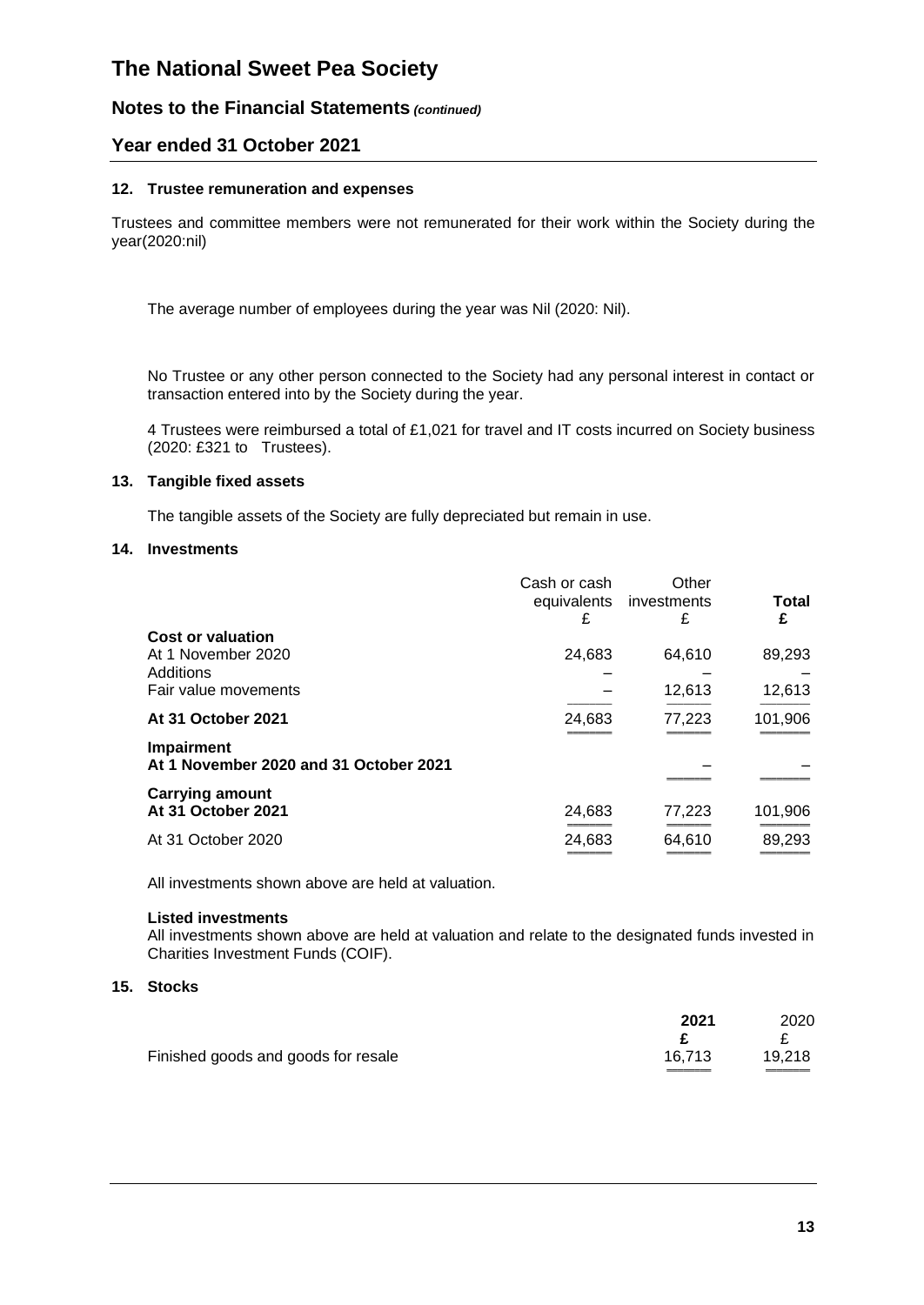# **Notes to the Financial Statements** *(continued)*

# **Year ended 31 October 2021**

### **16. Debtors**

| Prepayments and accrued income<br>Other debtors |                                                    | 2021<br>£<br>525<br>1,487<br>2,012 | 2020<br>£<br>73<br>1,225<br>1,297 |
|-------------------------------------------------|----------------------------------------------------|------------------------------------|-----------------------------------|
|                                                 | 17. Creditors: amounts falling due within one year |                                    |                                   |
| Accruals and deferred income                    |                                                    | 2021<br>£<br>1.080                 | 2020<br>£<br>900                  |

## **18. Analysis of charitable funds**

## **Unrestricted funds**

|                 | At           |        |             |                         | At      |
|-----------------|--------------|--------|-------------|-------------------------|---------|
|                 | 1 November 2 |        |             | Gains and 31 October 2  |         |
|                 | 020          | Income | Expenditure | losses                  | 021     |
|                 | £            | £      |             | £                       | £       |
| General funds   | 91,439       | 19,612 | (22, 776)   | 12,613                  | 100,888 |
| Designated Fund | 30,583       |        |             |                         | 30,583  |
|                 | 122,022      | 19,612 | (22,776)    | 12,613                  | 131,471 |
|                 | At           |        |             |                         | At      |
|                 | 1 January 20 |        |             | Gains and 31 October 20 |         |
|                 | 20           | Income | Expenditure | losses                  | 20      |
|                 | £            | £      |             | £                       | £       |
| General funds   | 91,936       | 12,762 | (12, 692)   | (567)                   | 91,439  |
| Designated Fund | 30,583       |        |             |                         | 30,583  |
|                 | 122.519      | 12,762 | (12, 692)   | (567)                   | 122.022 |
|                 |              |        |             |                         |         |